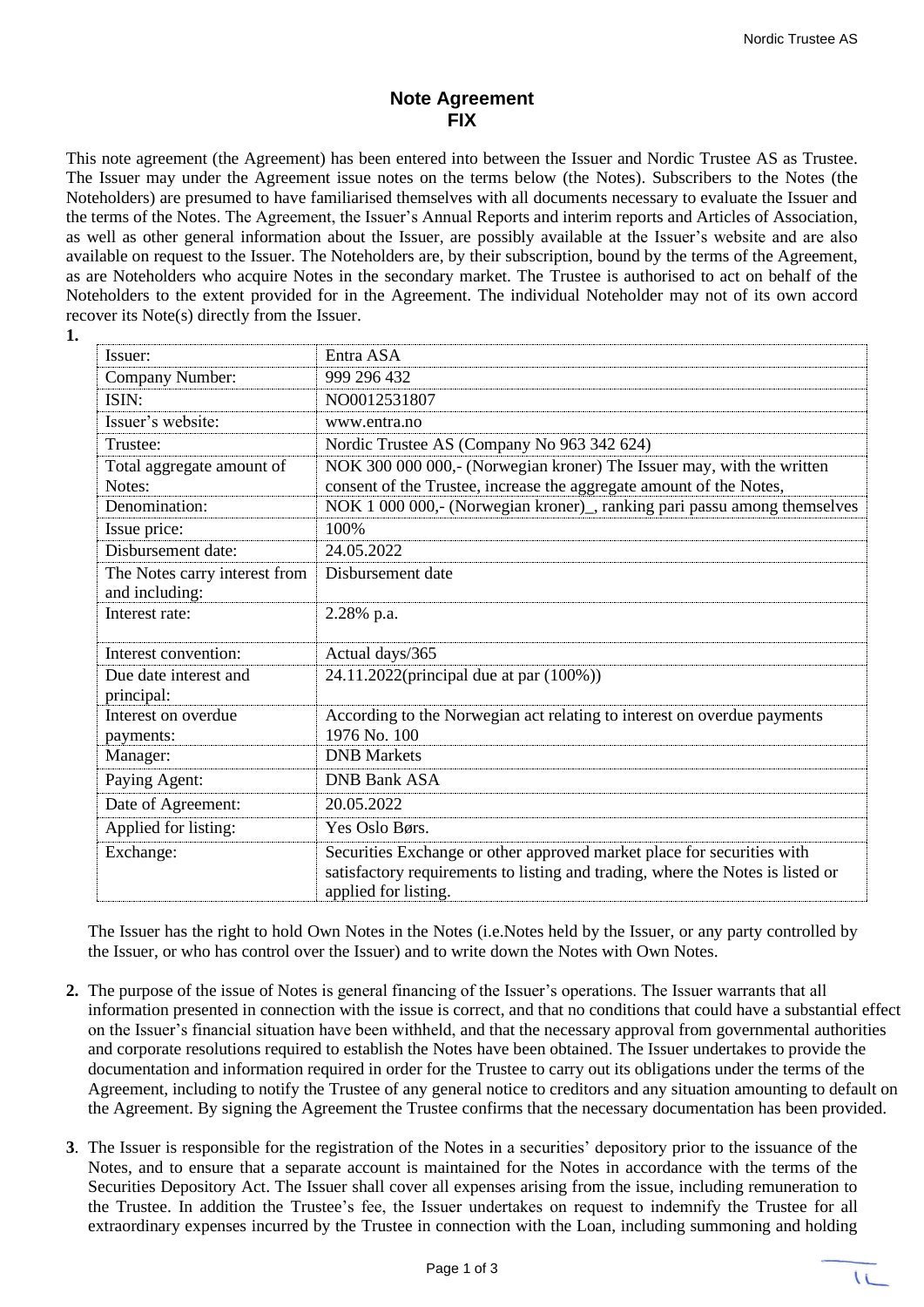Noteholders' meeting(s). The Noteholders shall cover any public taxes and duties on trading Notes in the secondary market, unless otherwise is provided for by law or regulations.

**4.** The Notes may be declared to be in default should

(a) The Issuer fail to pay any interest and/or principal due on the maturity date, unless the failure is remedied within five banking days following the failure, and it is obvious to the Trustee that the failure will be remedied within this time.

(b) The Issuer fail to duly perform any of other material obligations pursuant to the Agreement unless, in the opinion of the Trustee, such failure can be remedied, and is remedied within ten banking days after the Issuer became aware of the failure,

(c) One or more of the Issuer's other substantial fiancial obligations or guarantees becomes due for repayment owing to default by the Issuer, or can become repayable prior to the regular maturity date, and this results in a substantial weakening of the Issuer's ability to fulfil its obligations under the terms of the Agreement.

(d) The Issuer enter into voluntary debt negotiations, bankruptcy, be under public administration or a

substantial part of the assets of the Issuer be impounded, confiscated or subject to distraint.

(e) The Issuer makes incorrect representations or warranties, which are or may be materially significant to the Issuers obligations under the terms of the Agreement.

- **5.** The Trustee shall pursuant to this Agreement and in compliance with laws and regulations monitor Noteholders' interests and rights with respect to the Issuer. In performing its functions as Trustee, the Trustee is not obligated to assess the Issuer's financial situation or ability to service the Notes except to the extent such duty may clearly be inferred from the Agreement. The Trustee shall be liable to compensate Noteholders for financial losses suffered by the Noteholders as a result of negligence by the Trustee in performing its obligations under the Agreement. The Issuer shall indemnify the Trustee for financial losses suffered through its acting in accordance with warranties and representations made by the Issuer.
- **6.** In the event that the Issuer is in default, the Trustee shall on behalf of the Noteholders take every measure necessary to recover the Loan. In the event that circumstances for default are evident, the Trustee shall declare the Notes to be in default and due for redemption should: **(a)** The Trustee receive a written demand to this respect from Noteholders representing at least 1/5 of the Notes less Own Notes ("Outstanding Loan") and the Noteholders' meeting has not decided on other solutions or **(b)** the Noteholders' meeting has resolved to declare the Notes in default and due for payment. The Trustee can request satisfactory security for anticipated expenses from the Noteholders who have presented the demand to declare the Notes to be in default pursuant to paragraph (a) above and/or from those who voted for the resolution in paragraph (b). In the event that the Trustee pursuant to the terms declares the Notes to be in default, the Trustee shall immediately deliver written notice to the Issuer, demanding repayment of the Notes including interest, interest on overdue amounts and expenses.
- **7.** To the extent that creditors' resolution/consent is required according to law, regulation or agreement, the Noteholders' meeting may reach decisions in all questions concerning the Loan. The Trustee may in the following matters reach decisions that are binding upon the Noteholders: (a) approval of actions that are subject to notice to creditors, or (b) make decisions, or amend the Agreement, in matters that are of minor importance to the Noteholders' rights under the Agreement. The Trustee may reach decisions that are binding upon the Noteholders in matters other than those mentioned in Clause 6 (a) and (b) provided the Noteholders are notified in advance in writing through a securities' depository. The matter shall be referred to a Noteholders' meeting if the Trustee receives a written protest against the proposal from any Noteholder within five banking days of the dispatch of the written notification. The notification shall clearly describe the proposal and the Trustee's opinion of it. The Trustee is free to submit any matters to the Noteholders' meeting. The Noteholders' meeting /Trustee may attach conditions to its decisions. The Noteholders' meeting/Trustee cannot pass any resolutions that are liable to give certain Noteholders an unreasonable advantage at the expense of other Noteholders. The Trustee has the right and the obligation to implement all decisions validly made by the Noteholders' meeting. The Issuer, Noteholders and - if the Notes are listed - the Oslo Exchanges shall be notified of such resolutions as soon as possible.
- **8.** Noteholders' meetings are held at the request of the Issuer, Trustee or Noteholders representing at least 1/10 of Outstanding Loan. Requests to summon a Noteholders' meeting shall be made in writing to the Trustee and clearly state the matters to be discussed. The Trustee shall summon the Noteholders' meeting. Simultaneously with a decision to summon a Noteholders' meeting, the Trustee can demand that the Issuer refrain from reducing its holding of Own Notes. The summons to a Noteholders' meeting shall be dispatched at least five banking days prior to the date of the meeting. The summons shall be in the form of a written notification to each Noteholder